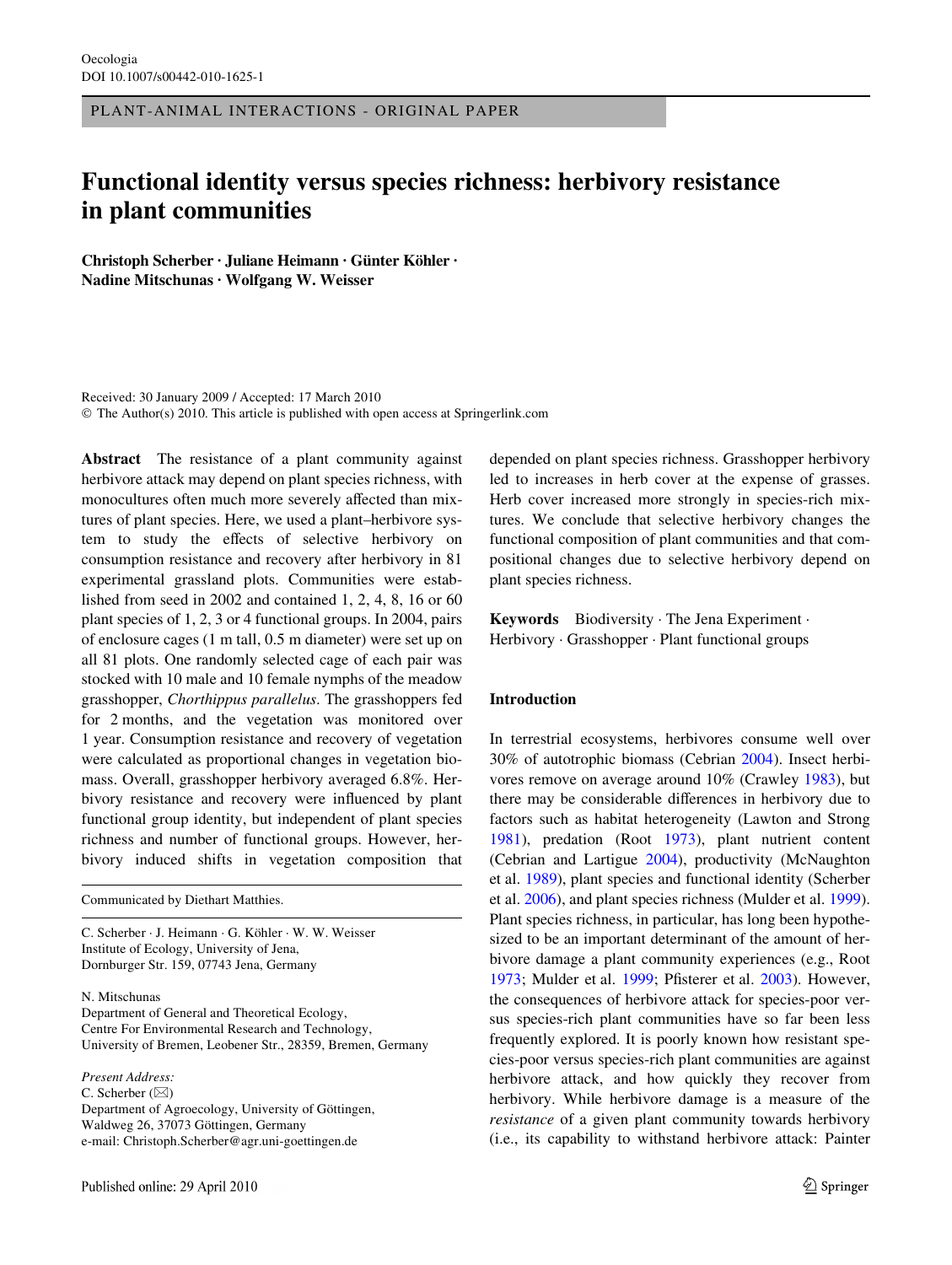[1936](#page-9-8); Wise and Carr [2008](#page-10-1)), the regrowth after herbivory measures a plant community's *recovery* (also called compensation; McNaughton [1985;](#page-9-9) Trumble et al. [1993\)](#page-10-2).

As shown by both experimental studies (e.g., McNaughton [1985](#page-9-9); Unsicker et al. [2006;](#page-10-3) Lanta [2007\)](#page-9-10) and recent metaanalyses (e.g., Balvanera et al. [2006\)](#page-9-11), the resistance of plant communities to herbivore attack and their recovery from it may be reduced in species-poor systems when a threshold amount of damage has been exceeded. Associated shifts in plant community composition, induced by frequency-dependent selective herbivory, may potentially amplify or dampen resistance and recovery of plant communities that differ in plant species richness. Traditionally, species richness has been treated as a response rather than an explanatory vari-able in plant–herbivore studies (e.g., Olff and Ritchie [1998](#page-9-12)), mainly because it has been difficult to set up systems in which species richness varies independently of local abiotic conditions. Even in those cases where plant species richness has been manipulated as independently as possible (removal experiments, Díaz et al. [2003;](#page-9-13) sown diversity gradients, Schmid and Hector [2004](#page-10-4)), it has been difficult to separate the effects of species richness from functional group or even species identity effects. Further, we still know little about how plant species richness modulates herbivore-induced plant community dynamics (Crawley [1983](#page-9-1)). While a lot of work has been done on the effects of species richness on herbivory at the level of individual plant species, whole community responses to defoliation are much less explored. Paradoxically, we know that selective herbivory may change plant biodiversity (if preference is frequency-dependent; Cottam [1985](#page-9-14); Pacala and Crawley [1992\)](#page-9-15), but we do not know if the magnitude of this change will vary between species-poor and species-rich plant communities.

In the present study, we test if species-rich plant communities are more resistant to insect herbivory and recover more quickly after herbivore attack than species-poor plant communities. We deliberately use rather high herbivore densities to investigate how plant communities cope with intense herbivore attack. We use 81 experimental grassland communities grown from seed on former arable land, into which we introduce populations of a locally important insect herbivore. To test if plant functional identity or plant species richness is a better predictor of resistance and recovery, we systematically vary both plant species richness and number and identity of plant functional groups. The experimental factors are  $(1) \pm$  herbivore addition,  $(2)$ number of plant species, (3) number of plant functional groups (FG), and (4) identity of plant FG. We measure above ground biomass and vegetation cover before, during and after herbivore attack of  $\leq$ 55 days duration, in order to estimate consumption resistance and effects of herbivory on plant community composition (e.g., Bach [2001](#page-9-16)). Our two main a priori hypotheses are:

- 1. Both consumption resistance and recovery from selective herbivory are higher in species-rich than in species-poor plant communities;
- 2. Vegetation composition (species and functional richness, functional group composition) will change because of herbivore selectivity.

## **Materials and methods**

#### Study organism

In terms of biomass turnover, Orthopterans are the most important group of phytophagous insects in temperate grasslands (van Hook [1971](#page-10-5); Köhler et al. [1987](#page-9-17)). The meadow grasshopper *Chorthippus parallelus* (ZETTERSTEDT) (Orthoptera: Acrididae, Gomphocerinae) is the locally most abundant grasshopper both in managed grasslands around the study site (Pratsch [2004\)](#page-9-18) and in Central European grasslands in general (Ingrisch and Köhler [1998\)](#page-9-19). *Chorthippus parallelus* has a feeding preference for grasses (Bernays and Chapman [1970a](#page-9-20), [b\)](#page-9-21), but forbs and legumes may also be consumed in low amounts (Bernays and Chapman [1970a,](#page-9-20) [b](#page-9-21); Unsicker et al. [2008](#page-10-6)). Specht et al. [\(2008](#page-10-7)) reported survival and reproduction even in completely grass-free plant communities. The biology of *C. parallelus* is described in Richards and Waloff [\(1954\)](#page-9-22), Bernays and Chapman [\(1970a,](#page-9-20) [b](#page-9-21)), and Reinhardt and Köhler ([1999\)](#page-9-23). *Chorthippus parallelus* is univoltine and usually has four nymphal stages. Adults occur at the field site between July and August in densities of about 0.9–10.9 individuals per  $m^2$  (Ingrisch and Köhler [1998](#page-9-19)).

#### General design of the Jena Experiment

The research was conducted at a field site called The Jena Experiment (Fig. [1](#page-8-0)a; Roscher et al. [2004](#page-10-8)). The site consists of 82 experimental grassland plots that were installed in spring 2001 on former arable land (Fig. [1a](#page-8-0)). Plots measured  $20 \times 20$  m in size and were allocated to four blocks in a randomized complete blocks design. Each plot was seeded in May 2002 with 1, 2, 4, 8, 16 or 60 plant species in combinations of 1, 2, 3 or 4 plant functional groups (FG). Species for each plot were drawn from a pool of 60 plant species of Central European *Arrhenatherum* meadows using randomization constrained on block and FG identity (16 grass, 12 legume, 12 small herb and 16 tall herb species). FGs were defined a priori using cluster analysis of a trait matrix. Thus, each mixture either contained either grasses, legumes, small herbs, tall herbs, or possible combinations of these (1–4 FG). Note that 1-FG plots only occurred up to the 16-species mixtures, i.e. the 60-species mixtures always contained all 4 FG; for details, see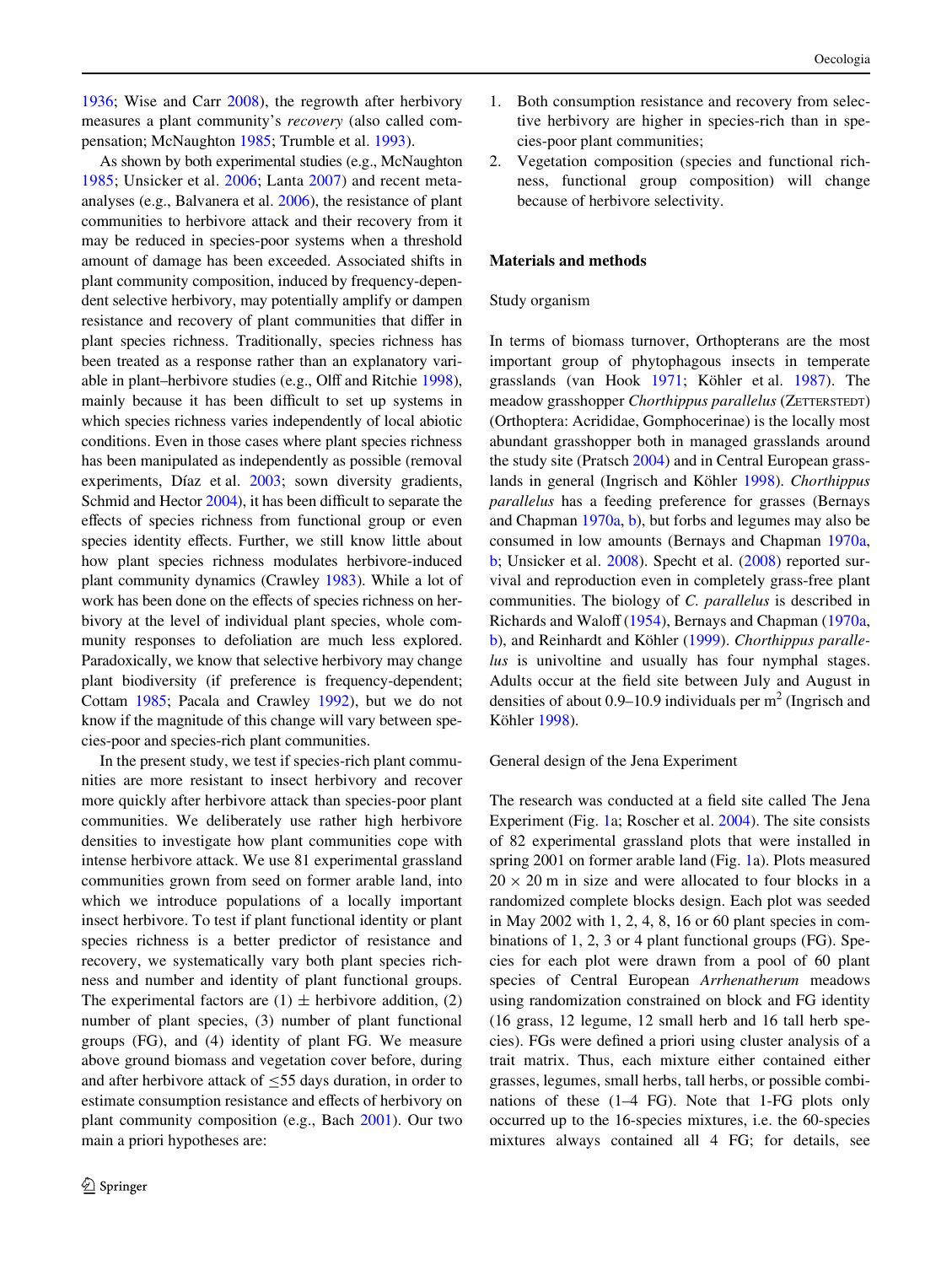

<span id="page-2-0"></span>**Fig. 1 a** Aerial view of the Jena Experiment, 14 June 2006. **b** Overview of three of the 81 plots with two cages each (4 June 2004). **c**, **e** Effects of grasshopper herbivory on a monoculture of *Festuca rubra* in August 2004. **d**,**f** Recovery of the monoculture in May 2005. **c** and **d** show control cages, **e** and **f** show herbivory cages. The white pots in **c** and **e** were used to measure deposition of oothecae in another experiment. **a**: © A. Weigelt, W. Voigt, C. Scherber/The Jena Experiment; **b**–**f**: © C.Scherber

Roscher et al. ([2004\)](#page-10-8). Plots were mown (June, September) and weeded (April, July) every year to maintain species compositions. The resulting communities (especially the full 60-species mixture) closely resembled locally occurring *Arrhenatherum* communities that are also mown twice a year according to good agricultural practice.

#### Cage experiment

We used enclosure cages (Schmitz [2004](#page-10-9)) to study consumption resistance and recovery of plant communities (Fig. [1b](#page-8-0)). Between 14 and 25 June 2004, we installed two cylindrical cages (1 m high, 0.5 m diameter) per plot 1.4 m apart (*n* = 162 cages on 81 plots; *Bellis perennis* monoculture excluded because of poor establishment). Each cage consisted of a drum-shaped galvanized aluminum frame welded from 8-mm-diameter rods, covered with 2-mm aluminum mesh. Cages had a 12-cm aluminum sheet metal base of 3 mm thickness that was sunk in soil, to which the aluminum mesh was strapped. Herbivory versus control treatments were randomly assigned to each of the two cages per plot. Before adding the grasshoppers, we removed other aboveground invertebrates and predators from all cages using a D-Vac sampler. Between 6 and 15 July 2004, third and fourth instar nymphs of *C. parallelus* were caught from three adjacent *Arrhenatherum* meadows using sweep nets, and nymphs were sexed, weighed, and transferred at random to the herbivory cages one block at a time. Every 'herbivory' cage received 10 male and 10 female nymphs, while none were added to the 'control' cages. This density was chosen based on expected nymphal mortality and observed densities in unfertilized grassland (around 6–40 individuals per  $m^2$ , Gyllenberg [1974](#page-9-24); outbreak densities of up to 300/m<sup>2</sup>, Ingrisch and Köhler [1998](#page-9-19)).

#### Vegetation measurements

To estimate changes in vegetation biomass and composition, we measured vegetation cover and biomass before, during and after grasshopper feeding (referred to as stage 1, 2 and 3 of the experiment). Vegetation cover was estimated visually using a 1% scale. Vegetation biomass was harvested at  $\sim$ 3 cm above ground using garden scissors. Samples were oven-dried at 70°C for 48 h and weighed to four significant digits (e.g.,  $12.31$  g dry weight per plant). Between 27 May and 10 June 2004, total plant biomass was harvested inside two frames of  $20 \times 50$  cm in the center of the designated cage positions. Between 14 and 26 June 2004, all plots were mown and cages were installed. Subsequently, we visually estimated initial vegetation cover for every FG inside each cage (28 June to 1 July 2004). Grasshoppers were added between 6 and 15 July 2004 (see above). Two weeks later, at the peak of grasshopper feeding (3–9 August 2004), we estimated vegetation cover separately for each plant FG. Grasshoppers were allowed to feed for another 4 weeks. Directly after removal of grasshoppers from the cages (31 August to 7 September), we harvested vegetation biomass separately for every plant species in both herbivory and control cages at  $\sim$ 1 cm height above ground. About 8 months after grasshopper removal from the cages, we again measured vegetation cover (26 May to 4 June 2005) per FG and biomass per plant species (20 June to 1 July 2005) as described. Overall, the resulting dataset contained data on plant FG cover from stages 1–3, total biomass for stages 1–3, visually estimated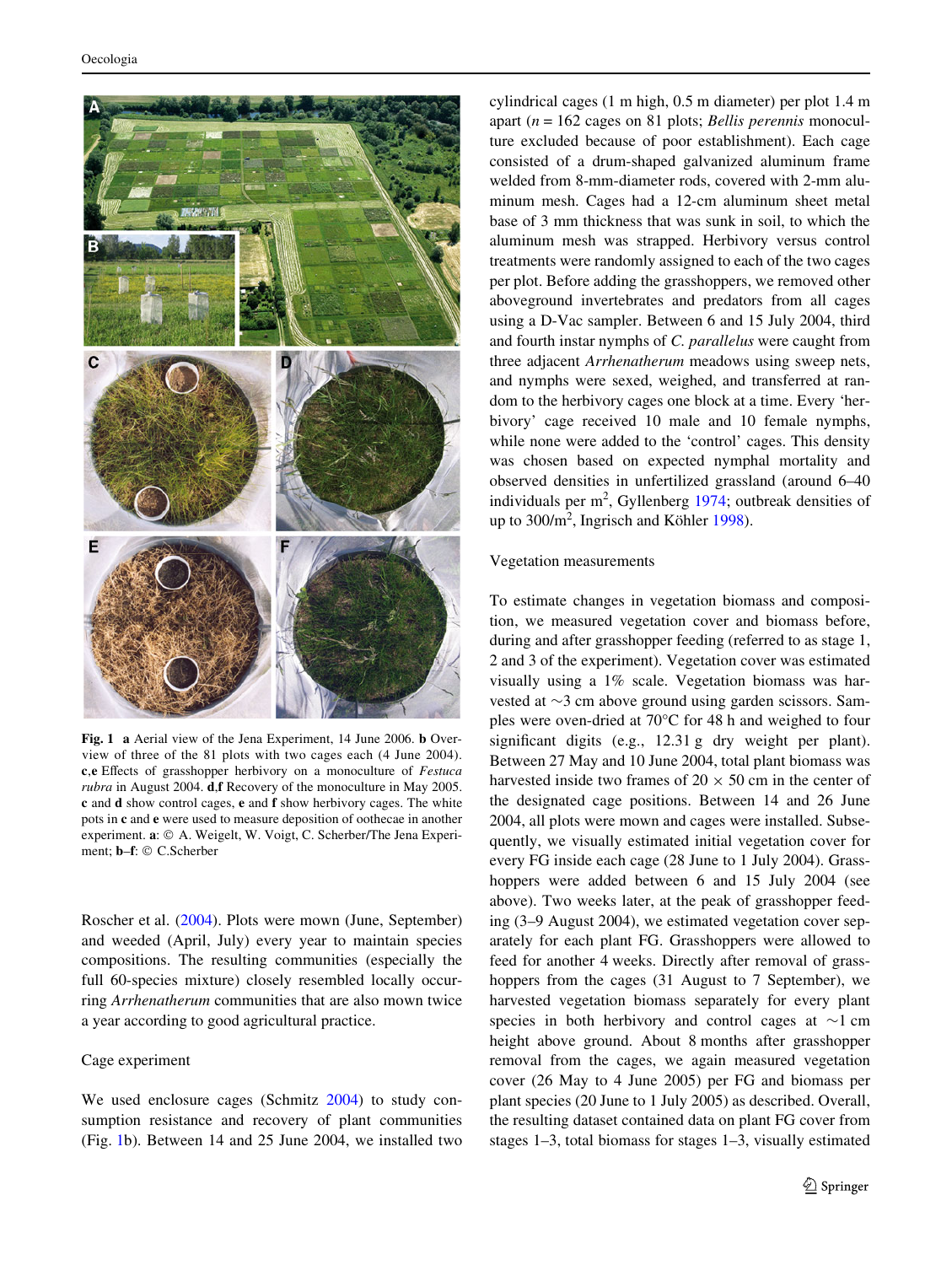herbivory for stages  $2-3$ , and species-specific biomass for stages 2–3.

Calculation of consumption resistance and recovery after herbivory

Both resistance and recovery of a plant community after herbivore attack can be expressed either as a biomass difference between different damage levels (Painter [1936,](#page-9-8) [1958](#page-9-25); Beck [1965;](#page-9-26) Stowe et al. [2000](#page-10-10)), or using a proportional scale (McNaughton [1985\)](#page-9-9). Here, we use a proportional scale and define consumption resistance as  $H/C \times$ 100 (%)  $\forall$  *H*  $\leq$  *C*, where *H* is biomass of the herbivory cage, and *C* is the biomass of the control cage at stage 2 (August 2004). Consumption resistance ranged from 0% (no resistance) to  $100\%$  (maximum resistance,  $H = C$ ). Recovery was calculated using the same formula, but allowing for overcompensation  $(H > C)$  and using data from stage 3 (May 2005), i.e. after vegetation had about 8 months time to recover from herbivory. Figure [1](#page-8-0)c–f shows an example of low resistance and remarkably high recovery in a grass monoculture.

## Calculation of changes in vegetation composition

Changes in plant species and plant FG richness were calculated based on species-specific biomass. Biomass per FG was calculated by summing the biomasses of the corresponding plant species of each FG. Changes in vegetation composition were analysed by calculating the differences in species richness, functional richness, and functional group cover between each *H* and *C* cage. FG cover analyses were based on those replicates that contained the corresponding FG. For example, grass cover analyses were based on  $n = 44$  plots that contained grasses.

#### Statistical analysis

Data analysis was carried out using R 2.10.0 (R Development Core Team [2009](#page-9-27)). Resistance and recovery were analysed separately for each stage  $(n = 81$  datapoints). To assess plant community changes over time, cover differences were analysed as repeated measures (*n* = 3 stages, each 81 plots). For example, decreasing grass cover due to herbivory might be indicated by 0% difference at stage  $1, -10\%$ difference at stage 2, and  $-5\%$  difference at stage 3. For all analyses, we used linear mixed-effects models fit by maximum likelihood (nlme package, version 3.1-96; Pinheiro and Bates  $2000$ ). We started by fitting a maximal model with block included as a random effect and the following sequence of fixed effects: Stage + Logdiv +  $FG + Grass +$ Leg + Smallherb, plus two-way interactions between all terms. Stage was only included when analysing cover differences. Logdiv is log-transformed plant species richness, and Grass, Leg and Smallherb indicate grass, legume or small herb presence. We included random intercepts for each plot (1–81) and random slopes for each stage (1–3) of the experiment. Block effects were incorporated using variance functions (see below). When FG-specific variables were analysed (e.g. grass biomass), analyses were restricted to plots containing that group. Each maximal model was simplified using a modified version of stepAIC (MASS) library, version 7.3-3; Venables and Ripley [2002\)](#page-10-11) that computes AICc instead of AIC. Models were considered minimal adequate, when AICc reached a global minimum (Burnham and Anderson [2002\)](#page-9-29). *P* values for parameter estimates were derived from comparisons with Student's *t* distribution (by dividing parameter estimates by their standard errors). In addition, *F* tests were used to assess the overall significance of terms in each model (adding terms sequentially to a null model). For all models mentioned, we inspected the residuals for normality, constant mean and variance. Variance functions  $g(\text{Logdiv}, \delta) = \exp(\delta \times \text{Logdiv})$ were used to model heteroscedasticity (where  $\delta$  is estimated from the data; Pinheiro and Bates [2000](#page-9-28)). Block was included as a grouping factor in the specification of the variance function if this led to smaller AICc. Temporal autocorrelation in the residuals was accounted for by updating each model with a first-order autoregressive correlation structure (Pinheiro and Bates [2000\)](#page-9-28). Parameter estimates were compared using successive difference contrasts, where the *j*th contrast  $c$  between successive means  $\mu$ is  $c_j = \mu_{j+1} - \mu_j$  (Venables and Ripley [2002](#page-10-11)). Averages are given as arithmetic mean  $\pm$  1 SE.

## **Results**

Grasshopper herbivory induced considerable differences in the response variables over time (Table [1](#page-4-0)). In particular, there were strong effects of herbivory on grass and herb cover. In addition, there were marked temporal differences in all response variables, depending on experimental stages  $1 - 3$ .

Initial plant community composition inside the cages

Realized plant species richness inside control cages was highly significantly correlated with sown species richness (August 2004, *r* = 0.93, *t* = 23.19, *df* = 79, *P* < 0.0001) and ranged from 1 to 28 plant species per cage  $(0.2 \text{ m}^2)$ ; to keep the design balanced, we therefore used sown numbers of species and functional groups as explanatory variables for all subsequent analyses.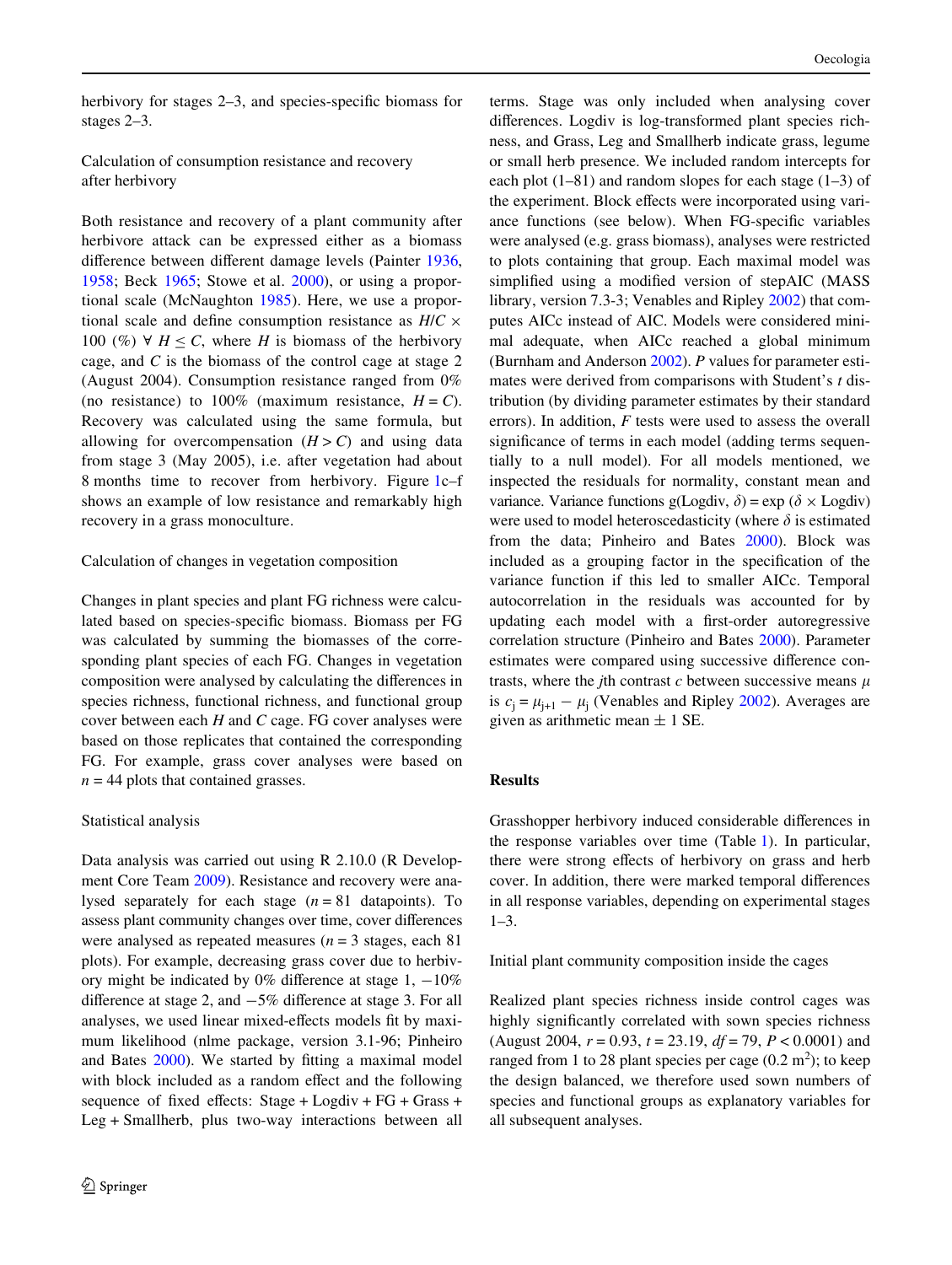<span id="page-4-0"></span>

| Table 1 Summary statistics of<br>the response variables analysed                                                                                                             | Variable (unit)                                  | Statistic | June 2004                |                          | August 2004 |                   | May 2005 |                   |
|------------------------------------------------------------------------------------------------------------------------------------------------------------------------------|--------------------------------------------------|-----------|--------------------------|--------------------------|-------------|-------------------|----------|-------------------|
| in this study                                                                                                                                                                |                                                  |           | Control <sup>a</sup>     | Herbivory <sup>b</sup>   |             | Control Herbivory |          | Control Herbivory |
|                                                                                                                                                                              | Species richness <sup>c</sup>                    | Mean      | $\_^{\rm f}$             | L.                       | 4.64        | 4.59              | 4.86     | 5.02              |
|                                                                                                                                                                              |                                                  | <b>SE</b> |                          |                          | 0.54        | 0.58              | 0.58     | 0.66              |
|                                                                                                                                                                              | FG richness <sup>d</sup>                         | Mean      |                          |                          | 2.00        | 1.93              | 2.01     | 1.99              |
|                                                                                                                                                                              |                                                  | <b>SE</b> |                          |                          | 0.12        | 0.12              | 0.12     | 0.12              |
|                                                                                                                                                                              | Total cover $(\%)$                               | Mean      | 60.04                    | 60.69                    | 84.59       | 80.52             | 85.62    | 86.04             |
|                                                                                                                                                                              |                                                  | $\rm SE$  | 2.40                     | 2.26                     | 2.39        | 2.60              | 2.88     | 2.92              |
|                                                                                                                                                                              | Grass cover (%)                                  | Mean      | 19.69                    | 20.90                    | 24.36       | 15.01             | 24.53    | 20.01             |
|                                                                                                                                                                              |                                                  | <b>SE</b> | 2.95                     | 2.96                     | 3.26        | 2.47              | 3.26     | 3.01              |
|                                                                                                                                                                              | Legume cover $(\% )$                             | Mean      | 11.32                    | 11.43                    | 22.94       | 21.58             | 24.57    | 25.62             |
|                                                                                                                                                                              |                                                  | <b>SE</b> | 2.19                     | 2.09                     | 3.58        | 3.55              | 3.92     | 4.19              |
|                                                                                                                                                                              | Herb cover $(\%)$                                | Mean      | 29.02                    | 28.28                    | 37.30       | 43.93             | 36.52    | 40.41             |
|                                                                                                                                                                              |                                                  | <b>SE</b> | 2.87                     | 2.71                     | 3.62        | 3.83              | 3.62     | 3.65              |
|                                                                                                                                                                              | Legume height (cm)                               | Mean      |                          |                          | 19.42       | 17.37             | 19.78    | 19.05             |
|                                                                                                                                                                              |                                                  | $\rm SE$  | $\overline{\phantom{0}}$ | $\overline{\phantom{0}}$ | 2.92        | 2.84              | 3.03     | 2.96              |
|                                                                                                                                                                              | Grass height (cm)                                | Mean      | $\overline{\phantom{0}}$ | $\overline{\phantom{0}}$ | 14.33       | 8.68              | 25.65    | 21.60             |
|                                                                                                                                                                              |                                                  | <b>SE</b> | $\equiv$                 | $\overline{\phantom{0}}$ | 1.91        | 1.31              | 3.06     | 2.79              |
|                                                                                                                                                                              | Vegetation height (cm)                           | Mean      | 13.23                    | 13.00                    | 30.64       | 26.60             | 40.40    | 38.83             |
|                                                                                                                                                                              |                                                  | <b>SE</b> | 0.62                     | 0.61                     | 2.14        | 2.29              | 2.39     | 2.29              |
|                                                                                                                                                                              | Cage biomass $(gm^{-2})$                         | Mean      | $\overline{\phantom{0}}$ |                          | 216.57      | 213.16            | 345.81   | 348.67            |
|                                                                                                                                                                              |                                                  | <b>SE</b> |                          |                          | 15.26       | 19.91             | 29.91    | 32.07             |
|                                                                                                                                                                              | Grass biomass $(gm^{-2})$                        | Mean      |                          |                          | 55.92       | 25.58             | 103.38   | 76.26             |
| Arithmetic means and standard                                                                                                                                                |                                                  | <b>SE</b> |                          |                          | 8.13        | 4.44              | 15.42    | 11.39             |
| error of each mean (each $n = 81$ )                                                                                                                                          | Legume biomass $(gm^{-2})$                       | Mean      |                          |                          | 88.86       | 99.85             | 156.86   | 173.20            |
| <sup>a</sup> Control cage                                                                                                                                                    |                                                  | <b>SE</b> | $\overline{\phantom{0}}$ | $\equiv$                 | 16.65       | 20.44             | 29.21    | 34.32             |
| <sup>b</sup> Herbivory cage<br><sup>c</sup> Realized species richness per<br>$0.2 \text{ m}^2$<br><sup>d</sup> Realized number of functional<br>groups per $0.2 \text{ m}^2$ | Small herb biom <sup>e</sup> (gm <sup>-2</sup> ) | Mean      | $\overline{\phantom{0}}$ | $\equiv$                 | 28.48       | 32.35             | 29.62    | 31.29             |
|                                                                                                                                                                              |                                                  | <b>SE</b> |                          | $\overline{\phantom{0}}$ | 5.18        | 5.03              | 5.70     | 5.33              |
|                                                                                                                                                                              | Tall herb biomass $(gm^{-2})$                    | Mean      |                          |                          | 43.30       | 55.38             | 55.95    | 67.91             |
|                                                                                                                                                                              |                                                  | <b>SE</b> |                          | -                        | 7.66        | 9.32              | 10.24    | 11.10             |
| <sup>e</sup> Small herb biomass                                                                                                                                              | Herb biomass $(gm^{-2})$                         | Mean      |                          |                          | 14.10       | 17.22             | 16.80    | 19.48             |
| <sup>f</sup> Not measured or not applicable                                                                                                                                  |                                                  | <b>SE</b> |                          |                          | 1.53        | 1.85              | 2.08     | 2.09              |

## Amount of grasshopper herbivory

Overall, grasshopper herbivory averaged  $6.8 \pm 5.7\%$ (*n* = 64; plots containing *Onobrychis viciifolia* L. excluded), reaching values of  $16.4 \pm 7.8\%$  in plots containing grasses ( $n = 44$ , Fig. [1\)](#page-8-0). Visual estimates of background herbivory in control cages (i.e. without grasshoppers added) amounted to  $0.8 \pm 0.1\%$ , caused by curculionid and chrysomelid (*Longitarsus* sp.) beetles that had escaped initial removal or emerged later from pupae in the soil.

# Consumption resistance

Consumption resistance (*H*/*C* at stage 2) averaged 64% and was significantly lower if plots contained grasses  $(F_{1,37} = 17.12, P = 0.0002)$ . In plots containing grasses, consumption resistance increased significantly with the number of plant functional groups present  $(F_{1,21} = 7.94,$  $P = 0.0103$ ). The least consumption-resistant plots were a two-species mixture of *Festuca rubra* L. and *Trisetum flavescens* L. (resistance =  $3.1\%$ ), followed by monocultures of *F. rubra* (3.2%, Fig. [1](#page-8-0)) and *Poa pratensis* L. (25.5%). The most consumption–resistant plot was an eight-species mixture containing all four plant functional groups (96.5%).

#### Recovery of vegetation after herbivory

Recovery after herbivory was not significantly affected by the explanatory variables and averaged 72.6%. However, individual plant communities differed greatly in recovery: while the two-species mixture between *F. rubra* and *T. flavescens* showed only 58.7% recovery, the *F. rubra* monoculture overcompensated and had a recovery of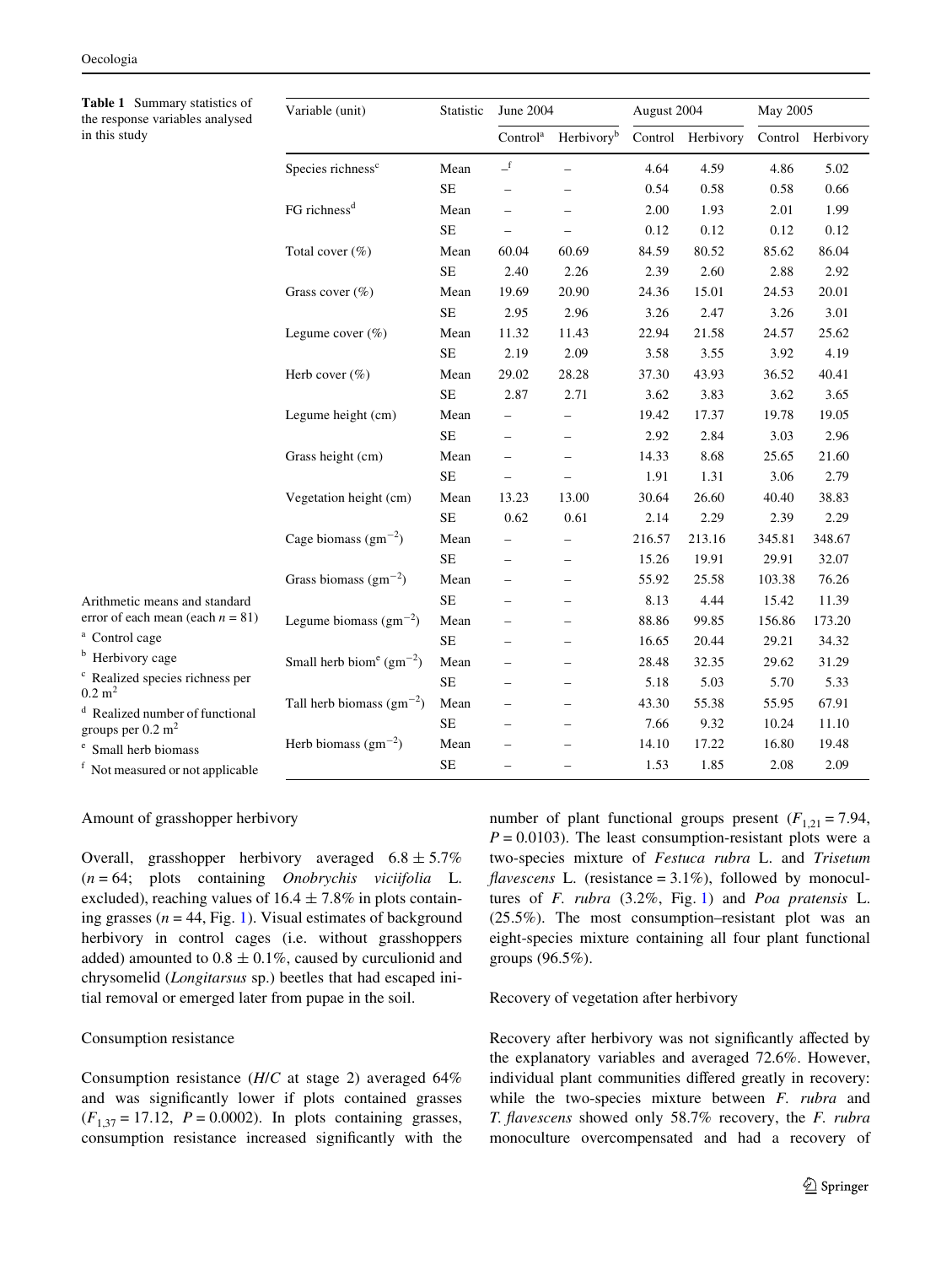123.3%. The *P. pratensis* monoculture recovered by 81.4%. On the other hand, there were plots that showed adverse effects of herbivory and did even worse than directly after herbivore attack. For example, plots with lowest recovery included a 16-species mixture containing all four functional groups (recovery 20.8%), followed by a *F. pratensis* monoculture (recovery 26.2%) and a *F. pratensis* mixture with *Carum carvi* L. (51.6%).

#### Effects of herbivory on total vegetation cover

Total vegetation cover in general did not decrease significantly under herbivory (intercept term in Table [2\)](#page-6-0). Total cover was about 13% lower if plots contained grasses and differed significantly between stages (Table  $3$ ). In grasscontaining plots, total cover declined significantly between stages 1 and 2, while it recovered slightly and significantly between stages 2 and 3 (Fig. [2](#page-2-0)a, Stage 2-1: Grass and Stage 3-2: Grass interactions in Table [2;](#page-6-0) Stage: Grass interaction in Table [3](#page-7-0)). The converse was true for plots that contained small herbs: Small herbs had a "rescuing" effect on total cover, i.e., the decline in total cover was less severe if plots contained small herbs (Fig. [2b](#page-2-0); Stage 2-1: Sherb and Stage 3-2: Sherb interactions in Table [2;](#page-6-0) Stage: Sherb interaction in Table [3\)](#page-7-0). Plant functional group richness also had a "rescuing" effect on total cover: grass-containing plots suffered less from herbivory if more plant functional groups were present (Fig. [2](#page-2-0)c; Funcgr: Grass interaction in Table [2](#page-6-0)). In addition, there was a significant interaction between legume presence and plant species richness on total cover differences. This interaction was mainly driven by the 16-species mixtures.

Changes in plant community composition induced by herbivory

We found strong and consistent effects of herbivory on plant functional group composition (Fig. [3](#page-7-1), Tables [2](#page-6-0) and [3](#page-7-0)). While grasses were always negatively affected by herbivory, herb cover increased, and quite remarkably, this increase was stronger in more species-rich plant communities. Grass cover declined significantly (by around 20% on average) as an immediate result of herbivore attack (Fig.  $3a$ , Stage 2-1 difference in Table [2;](#page-6-0) Stage effect in Table [3](#page-7-0)), with subsequent recovery (by around 9%) at stage  $3$  (Stage  $3-2$  $3-2$  difference in Table 2). Grass cover declines were independent of plant species richness. Legume cover declined significantly at stage 2, but only in species-rich plant communities (Fig. [3b](#page-7-1)). At the same time, herb cover increased significantly (by around  $6.5\%$ ), notably only in all those plots that contained grasses (Fig.  $3c$  $3c$ , Grass effects in Tables [2](#page-6-0) and [3](#page-7-0)). Interestingly, this increase in herb cover was significantly stronger in more species-rich plant communities: while plant monocultures showed no trend in herb cover over time, more species-rich mixtures showed a strong increase in herb cover at stage 2 (Stage: Logdiv interactions in Tables [2](#page-6-0), [3\)](#page-7-0). Herb cover in 2-, 4- and 8-species mixtures increased by around 5% compared to herb monocultures, while herb cover in 16- and 60-species mixtures increased by around 13% (Fig. [3c](#page-7-1)). Overall, herbivory lead to declines in grass cover, mirrored by increases in herb cover. These shifts in vegetation composition were modified by plant species richness (as in the case of herb cover).

# **Discussion**

#### Resistance and recovery

Our study shows clearly that consumption resistance of plant communities depend on plant functional identity rather than on plant species richness per se. Consumption resistance was mainly affected by grass presence and only partly by plant functional group richness. These findings are in contrast to previous studies, which have mostly reported positive "biodiversity" effects on consumption resistance. For example, in a meta-analysis of biodiversity effects on trophic interactions, Balvanera et al.  $(2006)$  $(2006)$  concluded that consumption resistance increased with plant species richness. Their study included 10 different variables from McNaughton [\(1985](#page-9-9)), Mulder et al. ([1999\)](#page-9-6) and Pfisterer et al. [\(2003](#page-9-7)). Pfisterer et al. (2003) used an experimental approach comparable to ours and concluded that "proportional biomass consumption was significantly reduced with increasing species richness", indicating higher resistance of species-rich plant communities. In our study, however, plant species richness proved to be largely irrelevant to consumption resistance. One explanation for these contrasting results may be that the plant communities in Pfisterer et al. almost always contained grasses, while our experiment also contained completely grass-free communities. Thus, Pfisterer et al. tested plant species richness conditional on grass presence, while our study allowed independent tests of plant species richness and grass presence. Our findings suggest that species richness effects on consumption resistance are only to be expected if the herbivore's preferred resource is present. Plant species richness per se may be less important for resistance and recovery from herbivory than previously anticipated. Functional group identity was clearly the most important predictor of consumption resistance in our study. Functional group effects may also explain why experimental studies published so far have either shown positive (Mulder et al. [1999](#page-9-6)), neutral (Pfisterer et al.  $2003$ ; Scherber et al.  $2006$ ) or negative (Giller and O'Donovan [2002](#page-9-30)) relationships between plant species richness and herbivory.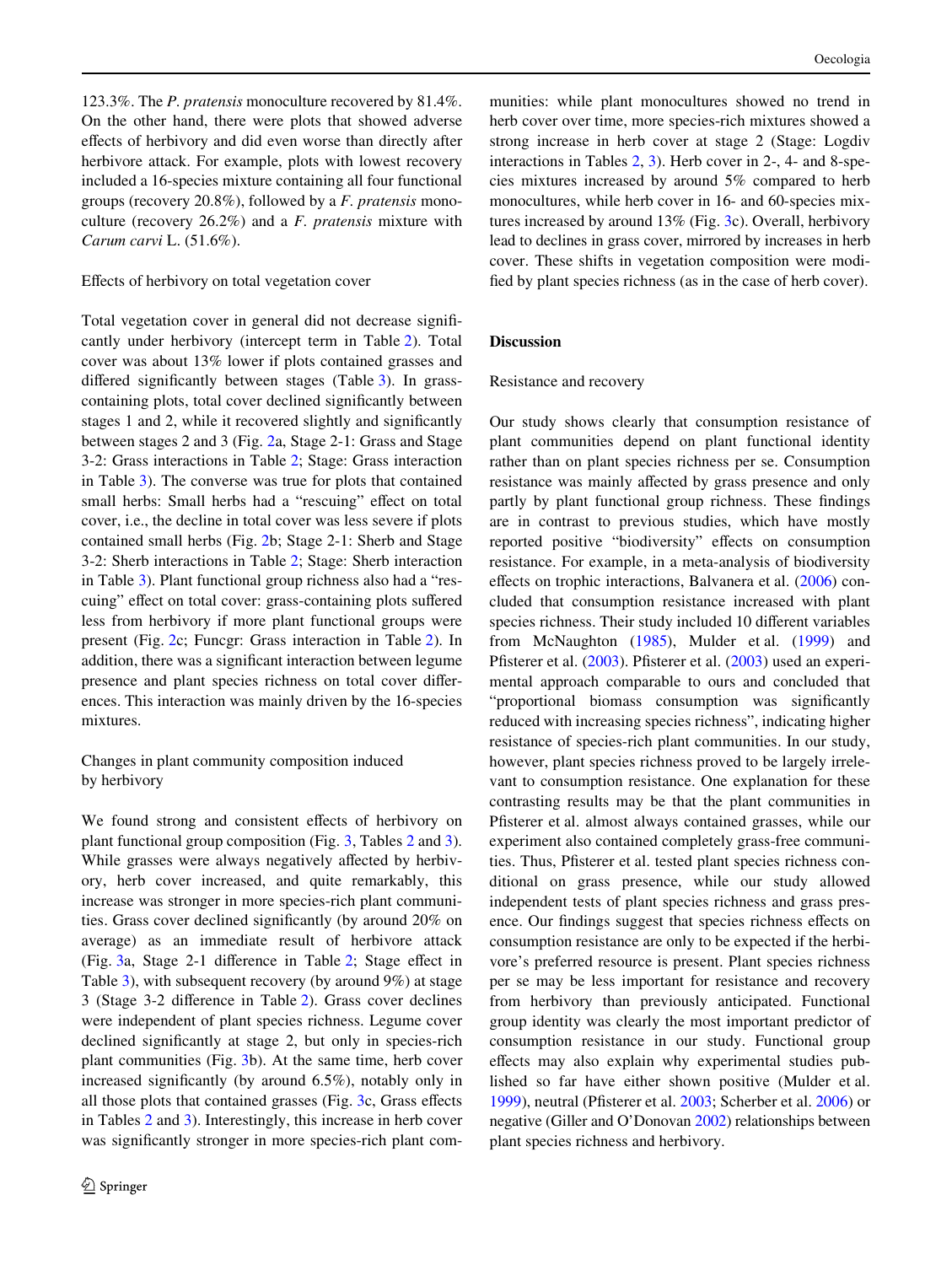| P,<br>$-0.20$<br>$-0.84$<br>$-0.01$<br>2.30<br>0.25<br>2.55<br>0.27<br>$\overline{24}$<br>124<br>124<br>$\overline{24}$<br>124<br>Ë<br>ಠ<br>Ō<br>0.94<br>2.82<br>2.50<br>3.81<br>3.81<br>$\overline{131}$<br>$\overline{3}$<br>SE<br>$-0.76$<br>$-1.10$<br>$-0.01$<br>6.48<br>3.34<br>0.63<br>1.02<br>Est.<br>50,001<br>0.308<br>0.734<br>0.218<br>0.888<br>0.054<br>0.080<br>0.001<br>P.<br>$-1.03$<br>$-0.14$<br>$-7.35$<br>$-1.25$<br>$-0.34$<br>$-1.99$<br>36<br>$\bf 81$<br>ĎЕ<br>86<br>86<br>86<br>38<br>38<br>38<br>21.42<br>10.63<br>4.56<br>7.92<br>6.80<br>2.64<br>2.64<br>6.51<br>SE <sup>b</sup><br>$-26.86$<br>$-21.13$<br>$-19.43$<br>$-1.56$<br>$-6.97$<br>$-0.93$<br>14.27<br>Est. <sup>a</sup><br>8.89<br>Log Plant species richness (PSR)<br>Functional group richness (FG)<br>Legume: small herb presence<br>Grass: small herb presence<br>Presence of small herbs<br>PSR: legume presence<br>FG: legume presence<br>Presence of legumes<br>Presence of grasses<br>FG: grass presence<br>Stage 2-1: PSR <sup>g</sup><br>Stage 3-2: PSR<br>Stage $2-1d$<br>Stage 3-2 <sup>e</sup><br>Intercept |  |       |                |      |                        |                  |             |                |     |         |        |
|------------------------------------------------------------------------------------------------------------------------------------------------------------------------------------------------------------------------------------------------------------------------------------------------------------------------------------------------------------------------------------------------------------------------------------------------------------------------------------------------------------------------------------------------------------------------------------------------------------------------------------------------------------------------------------------------------------------------------------------------------------------------------------------------------------------------------------------------------------------------------------------------------------------------------------------------------------------------------------------------------------------------------------------------------------------------------------------------------------------|--|-------|----------------|------|------------------------|------------------|-------------|----------------|-----|---------|--------|
|                                                                                                                                                                                                                                                                                                                                                                                                                                                                                                                                                                                                                                                                                                                                                                                                                                                                                                                                                                                                                                                                                                                  |  |       | Est.           | SE   | Б                      | $\mathbf{p}$     | Est.        | SE             | Ĕ   |         | ρ.     |
|                                                                                                                                                                                                                                                                                                                                                                                                                                                                                                                                                                                                                                                                                                                                                                                                                                                                                                                                                                                                                                                                                                                  |  | 0.802 | $\overline{5}$ | 5.78 | 0.34<br>80             | 0.738            | $-0.62$     | 4.34           | 156 | $-0.14$ | 0.887  |
|                                                                                                                                                                                                                                                                                                                                                                                                                                                                                                                                                                                                                                                                                                                                                                                                                                                                                                                                                                                                                                                                                                                  |  | 0.790 | $-1.97$        | 6.46 | 80                     | 0.761<br>$-0.31$ | $-0.76$     | 3.33           | 56  | $-0.23$ | 0.820  |
|                                                                                                                                                                                                                                                                                                                                                                                                                                                                                                                                                                                                                                                                                                                                                                                                                                                                                                                                                                                                                                                                                                                  |  | 0.842 | 11.31          | 6.46 | <b>1.75</b><br>80      | 0.084            | $\ddot{15}$ | 3.33           | 56  | .55     | 0.124  |
|                                                                                                                                                                                                                                                                                                                                                                                                                                                                                                                                                                                                                                                                                                                                                                                                                                                                                                                                                                                                                                                                                                                  |  | 0.993 | $-3.98$        | 1.82 | $\overline{6}$         | 0.034<br>$-2.19$ | 0.64        | 1.21           |     | 0.53    | 0.595  |
|                                                                                                                                                                                                                                                                                                                                                                                                                                                                                                                                                                                                                                                                                                                                                                                                                                                                                                                                                                                                                                                                                                                  |  |       | 3.12           | 2.54 | $\ddot{c}$<br>$\theta$ | 0.226            | $-1.44$     | 3.59           |     | $-0.40$ | 0.689  |
|                                                                                                                                                                                                                                                                                                                                                                                                                                                                                                                                                                                                                                                                                                                                                                                                                                                                                                                                                                                                                                                                                                                  |  | 0.025 |                |      |                        |                  | $-13.46$    | 5.95           |     | $-2.26$ | 0.02   |
|                                                                                                                                                                                                                                                                                                                                                                                                                                                                                                                                                                                                                                                                                                                                                                                                                                                                                                                                                                                                                                                                                                                  |  |       |                |      |                        |                  | 6.32        | 4.54           |     | 39      | 0.168  |
|                                                                                                                                                                                                                                                                                                                                                                                                                                                                                                                                                                                                                                                                                                                                                                                                                                                                                                                                                                                                                                                                                                                  |  |       |                |      |                        |                  | 3.88        | 3.85           |     | ā       | 0.317  |
|                                                                                                                                                                                                                                                                                                                                                                                                                                                                                                                                                                                                                                                                                                                                                                                                                                                                                                                                                                                                                                                                                                                  |  |       |                |      |                        |                  | $-3.61$     | $\overline{5}$ |     | $-2.30$ | 0.025  |
|                                                                                                                                                                                                                                                                                                                                                                                                                                                                                                                                                                                                                                                                                                                                                                                                                                                                                                                                                                                                                                                                                                                  |  |       |                |      |                        |                  | 8.35        | 3.41           |     | 2.45    | 0.017  |
|                                                                                                                                                                                                                                                                                                                                                                                                                                                                                                                                                                                                                                                                                                                                                                                                                                                                                                                                                                                                                                                                                                                  |  |       |                |      |                        |                  |             |                |     |         |        |
|                                                                                                                                                                                                                                                                                                                                                                                                                                                                                                                                                                                                                                                                                                                                                                                                                                                                                                                                                                                                                                                                                                                  |  |       |                |      |                        |                  | $-11.96$    | 5.90           | 72  | $-2.03$ | 0.046  |
|                                                                                                                                                                                                                                                                                                                                                                                                                                                                                                                                                                                                                                                                                                                                                                                                                                                                                                                                                                                                                                                                                                                  |  |       |                |      |                        |                  |             |                |     |         |        |
|                                                                                                                                                                                                                                                                                                                                                                                                                                                                                                                                                                                                                                                                                                                                                                                                                                                                                                                                                                                                                                                                                                                  |  | 0.012 | $-5.94$        | 2.03 |                        | 0.004<br>.2.93   |             |                |     |         |        |
|                                                                                                                                                                                                                                                                                                                                                                                                                                                                                                                                                                                                                                                                                                                                                                                                                                                                                                                                                                                                                                                                                                                  |  | 0.401 | 2.05           | 2.03 | 1.01<br>80             | 0.315            |             |                |     |         |        |
| Stage 2-1: FG                                                                                                                                                                                                                                                                                                                                                                                                                                                                                                                                                                                                                                                                                                                                                                                                                                                                                                                                                                                                                                                                                                    |  |       | 5.49           | 2.83 | 1.94<br>80             | 0.056            |             |                |     |         |        |
| Stage 2-1: grass presence                                                                                                                                                                                                                                                                                                                                                                                                                                                                                                                                                                                                                                                                                                                                                                                                                                                                                                                                                                                                                                                                                        |  |       |                |      |                        |                  | $-14.56$    | 4.03           | 56  | $-3.61$ | 50.001 |
| Stage 2-1: small herb presence                                                                                                                                                                                                                                                                                                                                                                                                                                                                                                                                                                                                                                                                                                                                                                                                                                                                                                                                                                                                                                                                                   |  |       |                |      |                        |                  | 7.73        | 4.02           | 156 | 1.93    | 0.056  |
| Stage 3-2: FG                                                                                                                                                                                                                                                                                                                                                                                                                                                                                                                                                                                                                                                                                                                                                                                                                                                                                                                                                                                                                                                                                                    |  |       | -4.44          | 2.83 | 80                     | 0.121<br>1.57    |             |                |     |         |        |
| Stage 3-2: grass presence                                                                                                                                                                                                                                                                                                                                                                                                                                                                                                                                                                                                                                                                                                                                                                                                                                                                                                                                                                                                                                                                                        |  |       |                |      |                        |                  | 8.71        | 4.03           | 156 | 2.16    | 0.032  |
| I<br>I<br>т<br>I<br>Stage 3-2: small herb presence                                                                                                                                                                                                                                                                                                                                                                                                                                                                                                                                                                                                                                                                                                                                                                                                                                                                                                                                                                                                                                                               |  |       | T              | T    | т                      | I                | $-10.41$    | 4.02           | 156 | $-2.60$ | 0.011  |

<span id="page-6-0"></span> $^{\rm b}$  Standard error Standard error

<sup>c</sup> Degrees of freedom

d,e Differences between Stages of the experiment d,e Differences between Stages of the experiment Degrees of freedom

 $^{\rm f}$  Terms excluded during model simplification indicated by "–"  $\text{I}$  Terms excluded during model simplification indicated by " $\text{-}$ "

 $^{\rm g}$  Interaction terms are indicated by ":" <sup>8</sup> Interaction terms are indicated by ":"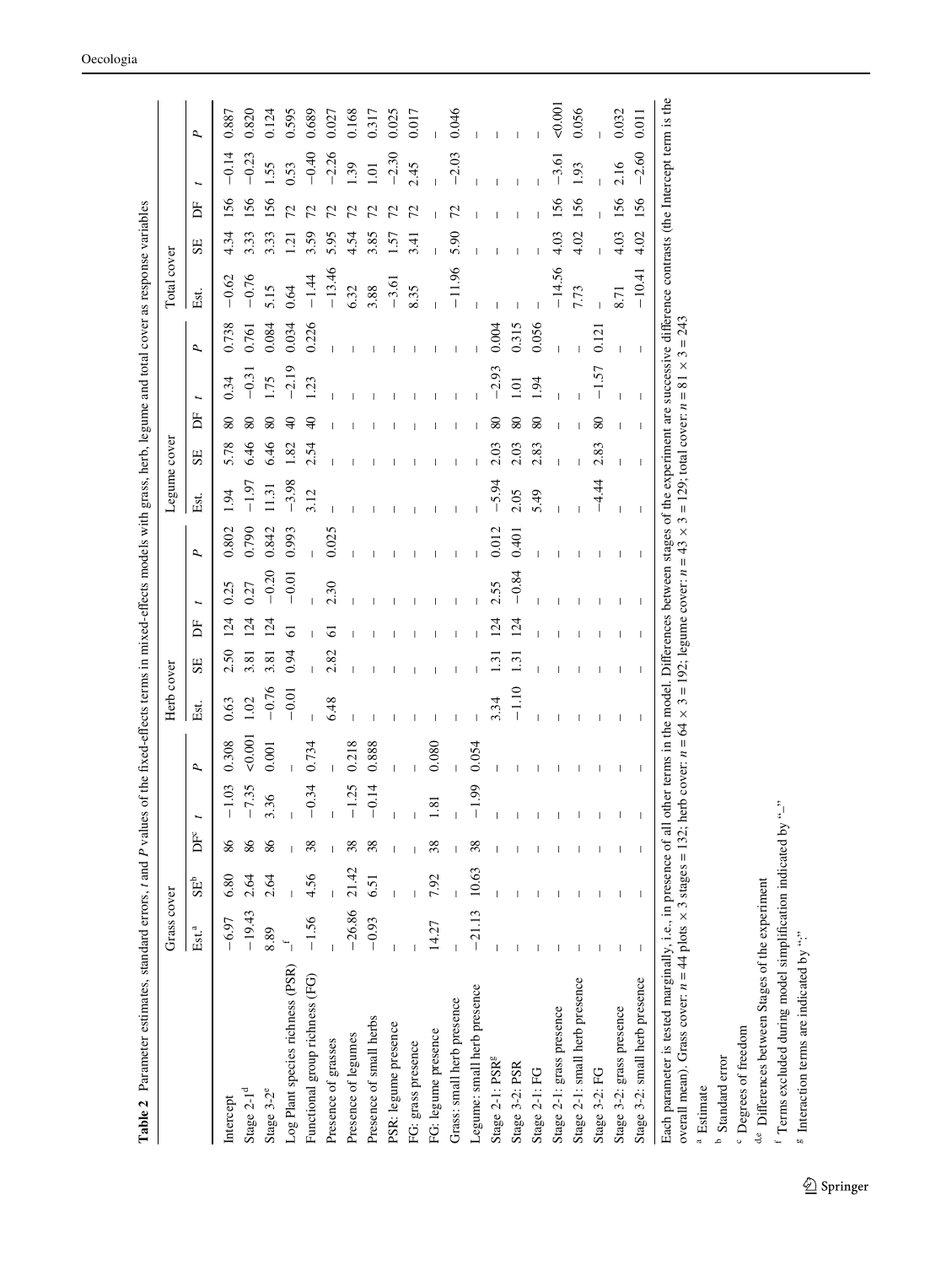|                                     | Grass cover  |                              | P     | Herb cover  |                |         | $\boldsymbol{P}$ |                 | Legume cover   |        | P              | Total cover     |                          |           | P    |            |
|-------------------------------------|--------------|------------------------------|-------|-------------|----------------|---------|------------------|-----------------|----------------|--------|----------------|-----------------|--------------------------|-----------|------|------------|
|                                     |              | $nDF^a$ dDF <sup>b</sup> $F$ |       |             | nDF            | $dDF$ F |                  |                 | nDF            | $d$ DF | $\overline{F}$ |                 | nDF                      | $dDF$ $F$ |      |            |
| Intercept                           |              | 86                           | 13.21 | $< 0.001$ 1 |                | 124     | 6.54             | $0.012 \quad 1$ |                | 80     | 0.32           | $0.571 \quad 1$ |                          | 156       |      | 0.85 0.359 |
| Stage                               | 2            | 86                           | 27.1  | $< 0.001$ 2 |                | 124     | 10.44            | $< 0.001$ 2     |                | 80     | 2.05           | 0.136 2         |                          | 156       | 3.71 | 0.027      |
| Log Plant species<br>richness (PSR) | $\mathbf{d}$ |                              |       |             |                | 61      | 0.50             | 0.484 1         |                | 40     |                | 0.86 0.360 1    |                          | 72        |      | 0.36 0.548 |
| Functional group<br>richness (FG)   |              | 38                           | 1.16  | $0.288 -$   |                |         |                  |                 |                | 40     | 1.92           | $0.174 \quad 1$ |                          | 72        |      | 2.70 0.105 |
| Presence of grasses                 |              |                              |       |             |                | 61      | 5.28             | $0.025 -$       |                |        |                |                 |                          | 72        |      | 0.84 0.364 |
| Presence of legumes                 |              | 38                           | 1.05  | $0.313 -$   |                |         |                  |                 |                |        |                |                 |                          | 72        |      | 0.01 0.905 |
| Presence of small herbs             |              | 38                           | 2.96  | $0.094 -$   |                |         |                  |                 |                |        |                |                 |                          | 72        | 0.05 | 0.827      |
| PSR: legume presence <sup>c</sup>   |              |                              |       |             |                |         |                  |                 |                |        |                |                 |                          | 72        |      | 3.56 0.063 |
| FG: grass presence                  |              |                              |       |             |                |         |                  |                 |                |        |                |                 |                          | 72        |      | 2.58 0.113 |
| FG: legume presence                 |              | 38                           | 0.40  | $0.532 -$   |                |         |                  |                 |                |        |                |                 |                          |           |      |            |
| Grass: small herb presence          |              |                              |       |             |                |         |                  |                 |                |        |                |                 |                          | 72        | 4.11 | 0.046      |
| Legume: small herb presence         |              | 38                           | 3.95  | $0.054 -$   |                |         |                  |                 |                |        |                |                 |                          |           |      |            |
| Stage: PSR                          |              |                              |       |             | $\overline{2}$ | 124     | 3.30             | 0.040           | $\overline{2}$ | 80     | 2.50           | 0.089           | $\overline{\phantom{a}}$ |           |      |            |
| Stage: FG                           |              |                              |       |             |                |         |                  |                 | 2              | 80     | 2.65           | 0.077           | $\overline{\phantom{0}}$ |           |      |            |
| Stage: grass presence               |              |                              |       |             |                |         |                  |                 |                |        |                |                 | 2                        | 156       | 5.41 | 0.005      |
| Stage: small herb presence          |              |                              |       |             |                |         |                  |                 |                |        |                |                 | 2                        | 156       |      | 3.69 0.027 |

<span id="page-7-0"></span>Table 3 Numerator and denominator degrees of freedom, *F* values and *P* values for Wald tests for the fixed-effects terms in mixed-effects models with grass, herb, legume and total cover as response variables

Each term is added sequentially to a null model containing only the intercept. Grass cover:  $n = 44$  plots  $\times$  3 stages = 132; herb cover:  $n = 64 \times 3 = 192$ ; legume cover:  $n = 43 \times 3 = 129$ ; total cover:  $n = 81 \times 3 = 243$ 

a,b Numerator and denominator degrees of freedom

<sup>c</sup> Interaction terms are indicated by ":"

 $d$  Terms excluded during model simplification indicated by "-"



<span id="page-7-1"></span>Fig. 2 Total cover differences between herbivory and control cages (mean  $\pm$  SE,  $n = 81$ ). *Arrows* in (a) and (b) indicate when grasshoppers were added to the cages. Negative differences (below the *dotted horizontal line*) indicate lower cover in herbivory than in control cages. a,**b** Effects of grass and small herb presence before, during and after

addition of grasshoppers. **c** Interaction between grass presence and functional group richness. *Open triangles* (*filled circles*) and *dashed* (*solid*) *lines* indicate presence (absence) of each plant functional group in (**a**–**c**)

Considering recovery after herbivory, plant species have been sorted traditionally into "increaser" and "decreaser" species, depending on their regrowth after herbivory (e.g. del Val and Crawley [2004](#page-9-31)). Our study shows that even species within the grass functional group may exhibit considerable differences depending on local environmental conditions, including indirect influences from neighbouring plant species (e.g. Hambäck and Beckerman [2003](#page-9-32)). This may, for example, have been the case for *F. rubra*, which Crawley [\(1990](#page-9-33)) categorized as a grazing decreaser species,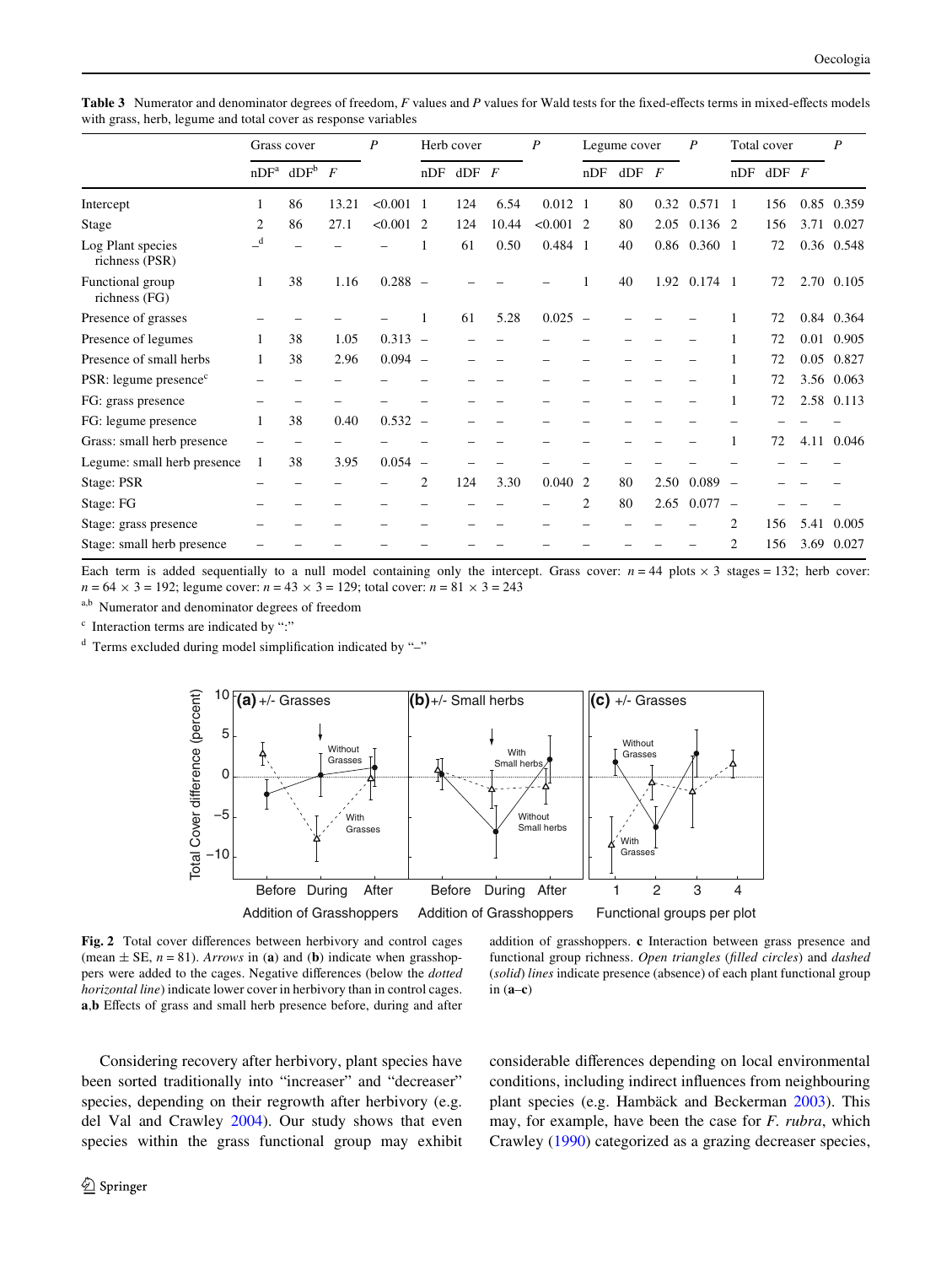

<span id="page-8-0"></span>**Fig. 3** Differences in **a** grass, **b** legume and **c** herb cover between herbivory and control cages. Each *panel* shows the combined effects of experimental stage (before, during and after addition of grasshoppers) and plant species richness. Low (high) plant species richness is indicated by *dark* (*light*) *shading of bars*. Negative differences indicate

lower functional group cover in herbivory than in control cages. *Curved arrows* indicate the main direction of changes after grasshopper addition. *Error bars* show  $\pm 1$  SE of the mean. Grass cover: *n* = 44; legume cover:  $n = 43$ ; herb cover:  $n = 64$ 

but in our study it had a considerable overcompensation ability. Performance of a plant species may decrease because of selective herbivory, or it may increase either because a competitively superior plant species is eaten, or because it indirectly benefits from the presence of other plant species (e.g. legumes). Likewise, host-finding of the herbivore may be masked in more species-rich communities. While our study does not allow such mechanistic insights, it does allow strong generalizations about changes in vegetation composition induced by selective herbivory, as will be shown below.

## Vegetation composition

In all plots containing at least both grasses and herbs, the relative plant functional group composition shifted internally. Herbs increased at the expense of grasses wherever grass cover had been reduced by herbivory. This may explain why changes in overall vegetation biomass (i.e. resistance) and changes in overall vegetation cover were independent of plant species richness. Similar changes in plant community composition after herbivory have frequently been reported (e.g. Bach [2001](#page-9-16); Danell and Ericson [1990](#page-9-34); Howe et al.  $2006$ ). Pfisterer et al.  $(2003)$  suggested that consumers can change the relative biomasses and cover proportions of different species and FGs in the plant community, but they did not provide an explicit proof. Our experiment shows that selective herbivory can induce changes in plant communities that persist for at least into the next vegetation period. As has frequently been shown, selective herbivory may change competitive hierarchies in plant communities (e.g. Hambäck and Beckerman [2003;](#page-9-32) Suding and Goldberg [2001\)](#page-10-12). Using a grass-feeding vertebrate herbivore, Howe et al. ([2006\)](#page-9-35) have found exactly the same pattern of herbs compensating for grass losses. However, tests of such compensatory effects under different levels of plant species richness and with insect herbivores have been scarce so far.

The most unexpected finding of our study, however, was that compositional changes depended on plant species richness. Herbs, once released from competition with grasses, filled up more space, the more plant species were present in the communities. This is surprising, given that Daßler et al. [\(2008\)](#page-9-36) found (for a selection of small herbs from the Jena Experiment) that their biomass proportions actually decreased with plant species richness. Hence, selective herbivory may potentially reverse competitive hierarchies in plant communities that differ in species richness: plants that experience strong interspecific competition in species-rich communities may gain disproportionally more, once competitors have been removed by herbivory.

#### **Conclusions**

We have shown that consumption resistance and recovery of plant communities after herbivory critically depend on plant functional identity. Plant communities may compensate depending on plant species present but also depending on competitive hierarchies inside the plant communities and how these are altered by selective herbivory. Plant communities will recover more quickly after herbivory if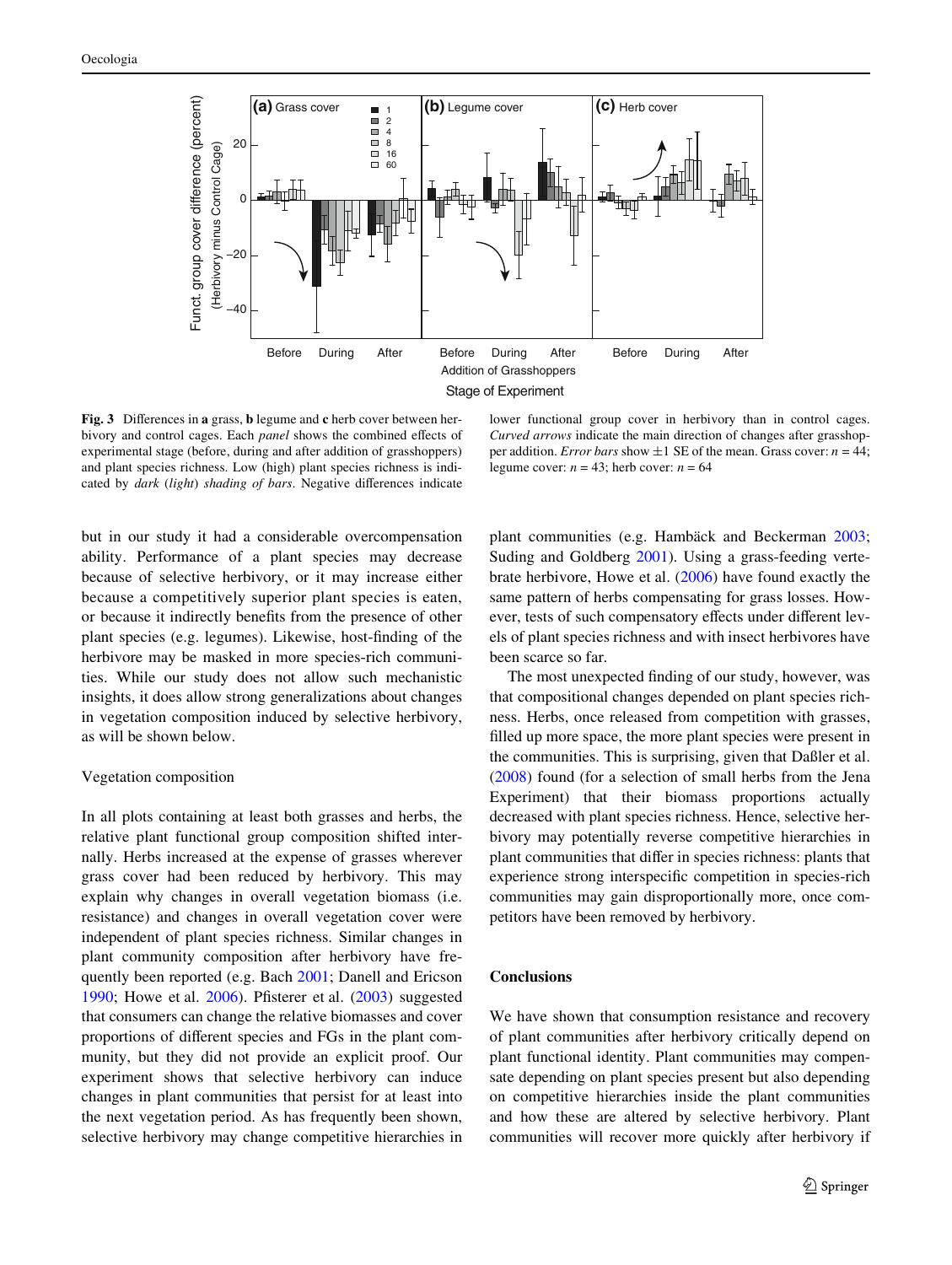the removal of the preferred resource can be counteracted by compensation, which is, in our case, the increased growth of herbs at the expense of grasses. From an applied point of view, this means that species richness per se is not a sufficient "insurance" against herbivore attack. Rather, each system will exhibit system-specific dynamics of resistance and recovery that are determined largely by plant functional identity (as a proxy for palatability, competitive ability, etc.). Hence, herbivory resistance and recovery do not depend on a certain "number of species", but on specific plant traits. Internal compositional changes, however, may be modified by plant species richness, resulting in better compensatory abilities of species-rich mixtures.

**Acknowledgments** We thank Bradley J. Cardinale, Oswald J. Schmitz, Bernhard Schmid, Mick Crawley, Teja Tscharntke, Markus Wagner and David Gladbach for comments and advice, Ernst-Detlef Schulze and Bernhard Schmid for experimental set-up, Christiane Roscher and Alexandra Weigelt for coordination, Sylvia Creutzburg, Ingrid Jakobi, gardeners and student helpers for field work support. All experiments conducted complied with current German laws. The authors declare that they have no conflict of interest. This study was funded by the Deutsche Forschungsgemeinschaft (grants WE2618/4-1 and FOR 456). C.S. was supported by the Studienstiftung des Deutschen Volkes.

**Open Access** This article is distributed under the terms of the Creative Commons Attribution Noncommercial License which permits any noncommercial use, distribution, and reproduction in any medium, provided the original author(s) and source are credited.

## **References**

- <span id="page-9-16"></span>Bach CE (2001) Long-term effects of insect herbivory and sand accretion on plant succession on sand dunes. Ecology 82:1401–1416
- <span id="page-9-11"></span>Balvanera P, Pfisterer AB, Buchmann N, He JS, Nakashizuka T, Raffaelli D, Schmid B (2006) Quantifying the evidence for biodiversity effects on ecosystem functioning and services. Ecol Lett 9:1146–1156
- <span id="page-9-26"></span>Beck SD (1965) Resistance of plants to insects. Annu Rev Entomol 10:207–232
- <span id="page-9-20"></span>Bernays EA, Chapman RF (1970a) Experiments to determine the basis of food selection by *Chorthippus parallelus* (Zetterstedt) (Orthoptera–Acrididae) in the field. J Anim Ecol 39:761–775
- <span id="page-9-21"></span>Bernays EA, Chapman RF (1970b) Food selection by *Chorthippus* parallelus (Zetterstedt) (Orthoptera:Acrididae) in the field. J Anim Ecol 39:383–394
- <span id="page-9-29"></span>Burnham KP, Anderson DR (2002) Model selection and multimodel interference. A practical information-theoretic approach. Springer, New York
- <span id="page-9-0"></span>Cebrian J (2004) Role of first-order consumers in ecosystem carbon flow. Ecol Lett 7:232-240
- <span id="page-9-4"></span>Cebrian J, Lartigue J (2004) Patterns of herbivory and decomposition in aquatic and terrestrial ecosystems. Ecol Monogr 74:237–259
- <span id="page-9-14"></span>Cottam DA (1985) Frequency-dependent grazing by slugs and grasshoppers. J Ecol 73:925–933
- <span id="page-9-1"></span>Crawley MJ (1983) Herbivory. Blackwell, Oxford
- <span id="page-9-33"></span>Crawley MJ (1990) Rabbit grazing, plant competition and seedling recruitment in acid grassland. J Appl Ecol 27:803–820
- <span id="page-9-34"></span>Danell K, Ericson L (1990) Dynamic relations between the antler moth and meadow vegetation in Northern Sweden. Ecology 71:1068– 1077
- <span id="page-9-36"></span>Daßler A, Roscher C, Temperton VM, Schumacher J, Schulze ED (2008) Adaptive survival mechanisms and growth limitations of small-stature herb species across a plant diversity gradient. Plant Biol 10:573–587
- <span id="page-9-31"></span>del Val E, Crawley MJ (2004) Importance of tolerance to herbivory for plant survival in a British grassland. J Veg Sci 15:357–364
- <span id="page-9-13"></span>Díaz S, Symstad AJ, Stuart Chapin F, Wardle DA, Huenneke LF (2003) Functional diversity revealed by removal experiments. Trends Ecol Evol 18:140–146
- <span id="page-9-30"></span>Giller PS, O'Donovan G (2002) Biodiversity and ecosystem function: do species matter? Biol Environ Proc R Ir Acad 102B:129–139
- <span id="page-9-24"></span>Gyllenberg G (1974) A simulation-model for testing the dynamics of a grasshopper population. Ecology 55:645–650
- <span id="page-9-32"></span>Hambäck PA, Beckerman AP (2003) Herbivory and plant resource competition: a review of two interacting interactions. Oikos 101:26–37
- <span id="page-9-35"></span>Howe HF, Zorn-Arnold B, Sullivan A, Brown JS (2006) Massive and distinctive effects of meadow voles on grassland vegetation. Ecology 87:3007–3013
- <span id="page-9-19"></span>Ingrisch S, Köhler G (1998) Die Heuschrecken Mitteleuropas. Westarp Wissenschaften, Magdeburg
- <span id="page-9-17"></span>Köhler G, Brodhun HP, Schäller G (1987) Ecological energetics of Central European grasshoppers (Orthoptera: Acrididae). Oecologia 71:112–121
- <span id="page-9-10"></span>Lanta V (2007) Effect of slug grazing on biomass production of a plant community during a short-term biodiversity experiment. Acta Oecol 32:145–151
- <span id="page-9-2"></span>Lawton JH, Strong DR (1981) Community patterns and competition in folivorous insects. Am Nat 118:317–338
- <span id="page-9-9"></span>McNaughton SJ (1985) Ecology of a grazing ecosystem—the Serengeti. Ecol Monogr 55:259–294
- <span id="page-9-5"></span>McNaughton SJ, Oesterheld M, Frank DA, Williams KJ (1989) Ecosystem-level patterns of primary productivity and herbivory in terrestrial habitats. Nature 341:142–144
- <span id="page-9-6"></span>Mulder CPH, Koricheva J, Huss-Danell K, Högberg P, Joshi J (1999) Insects affect relationships between plant species richness and ecosystem processes. Ecol Lett 2:237–246
- <span id="page-9-12"></span>Olff H, Ritchie ME (1998) Effects of herbivores on grassland plant diversity. Trends Ecol Evol 13:261–265
- <span id="page-9-15"></span>Pacala SW, Crawley MJ (1992) Herbivores and plant diversity. Am Nat 140:243–260
- <span id="page-9-8"></span>Painter RH (1936) The food of insects and its relation to resistance of plants to insect attack. Am Nat 70:547–567
- <span id="page-9-25"></span>Painter RH (1958) The resistance of plants to insects. Annu Rev Entomol 3:267–290
- <span id="page-9-7"></span>Pfisterer A, Diemer M, Schmid B (2003) Dietary shift and lowered biomass gain of a generalist herbivore in species-poor experimental plant communities. Oecologia 135:234–241
- <span id="page-9-28"></span>Pinheiro JC, Bates DM (2000) Mixed-effects models in S and S-PLUS. Springer, New York
- <span id="page-9-18"></span>Pratsch R (2004) The consumer community (Arthropoda) of selected cultivated grasslands in the surroundings of the Jena biodiversity experiment. Magister Thesis, University of Jena (in German), Jena
- <span id="page-9-27"></span>R Development Core Team (2009) R: a language and environment for statistical computing. R Foundation for Statistical Computing, Vienna, Austria,<http://www.R-project.org>
- <span id="page-9-23"></span>Reinhardt K, Köhler G (1999) Costs and benefits of mating in the grasshopper *Chorthippus parallelus* (Caelifera: Acrididae). J Insect Behav 12:283–293
- <span id="page-9-22"></span>Richards OW, Waloff N (1954) Studies on the biology and population dynamics of British grasshoppers. Anti-Locust Bull 17:1–182
- <span id="page-9-3"></span>Root RB (1973) Organization of a plant-arthropod association in simple and diverse habitats: the fauna of collards (*Brassica oleracea*). Ecol Monogr 43:95–124